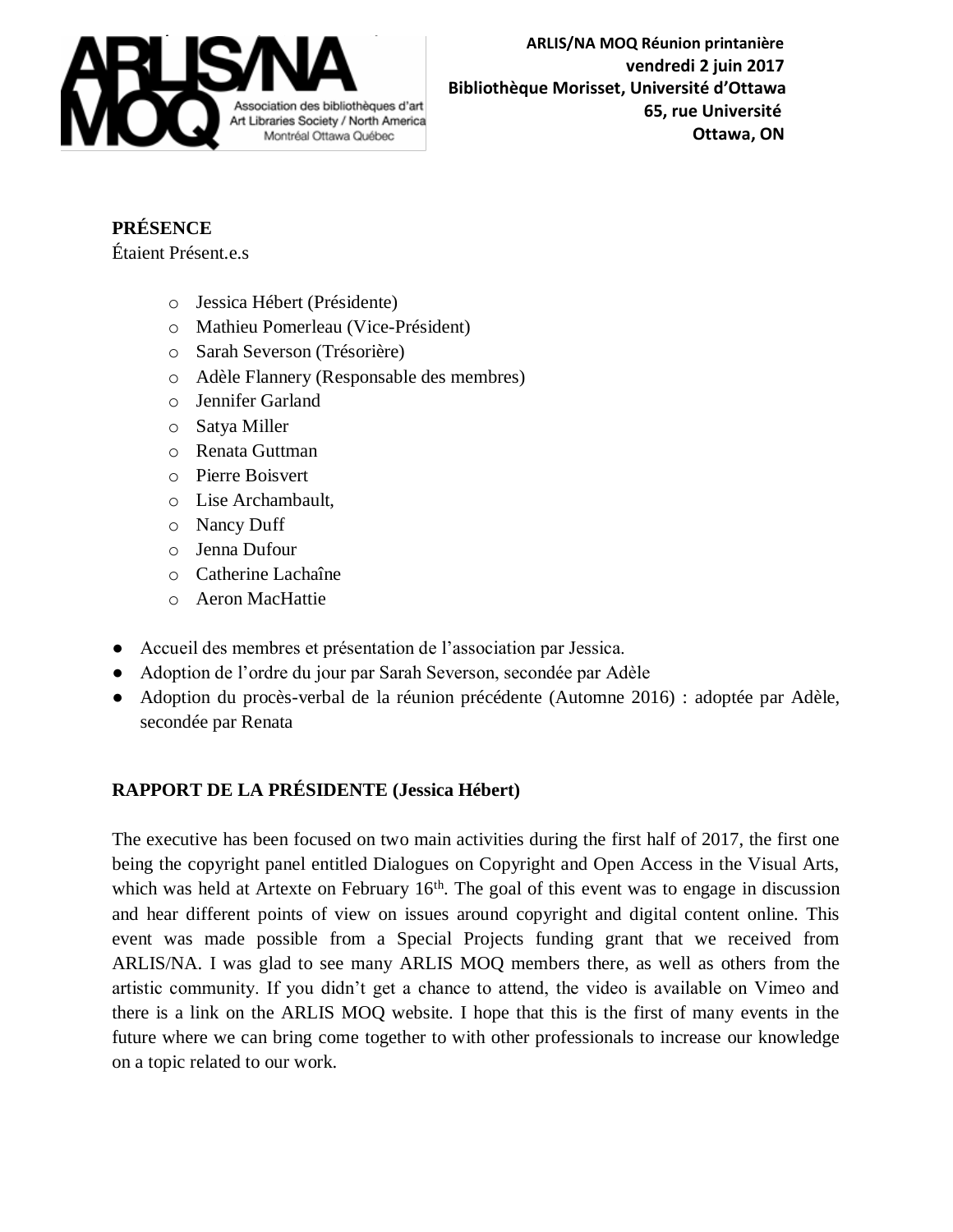

The second major project that was accomplished this spring was the new ARLIS website. This project has been in development now for over a year, and I am pleased to announce that the new website is finished and will be made live sometime in the next couple of weeks. A new website committee was formed last march composed of five members : myself, Adèle Flannery, Danuta Sierhuis, Alan Reed and Renata Guttman. We looked at the former website and worked together to established a new information architecture that would represent our chapter, make information easy to find, and be easy to navigate on computers, tablets and cellphones. The committee rewrote many of the texts and special attention was given to the membership section to make the membership process clear for new members. Mathieu Pomerleau provided French translation. The technical aspects of the website information were done by myself and Sarah Severson, with some precious assistance from Corina MacDonald as well as Adèle Flannery who provided valuable design advice and took care of many of the finishing touches. I encourage you to look at the new website and feel free to contact us if you have any questions or concerns.

For the next part of the year, we are going to continue looking at ways that we can offer activities and events that are of interest to our membership. The schedule for the Fall has yet to be determined but we are hoping to have one additional event, either social or a professional development event, in addition to our Fall meeting, so keep an eye out on the listserv in early Fall.

(Rapport soumis en anglais)

## **RAPPORT DU VICE-PRÉSIDENT (Mathieu Pomerleau)**

Je suis un vice-président en formation. Je seconde le rapport de Jessica en termes d'activités d'ARLIS.

À l'automne, Jessica et moi discutions que ce serait sans doute moi qui organiserais la prochaine rencontre afin d'assurer la transition. Le passage des connaissances de l'association d'une année à l'autre est un enjeu important. J'espère que l'an prochain sera aussi intéressant.

(Rapport soumis oralement en français)

#### **RAPPORT DE LA RESPONSABLE DES MEMBRES (Adèle Flannery)**

In March 2017, Sarah Severson, Mathieu Pomerleau, Alan Reed and I participated for the third time in the EBSI-SIS career fair to promote ARLIS MOQ's mission and benefits. This year, no new memberships came from this event despite our beautiful table setup, but many participating organisations noted a low student turnout. We added a tablet with a possibility to opt into our list-serv or to request information about ARLIS MOQ. In the next edition, we will continue to work on ways to make our table even more functional and dynamic. The event continues to be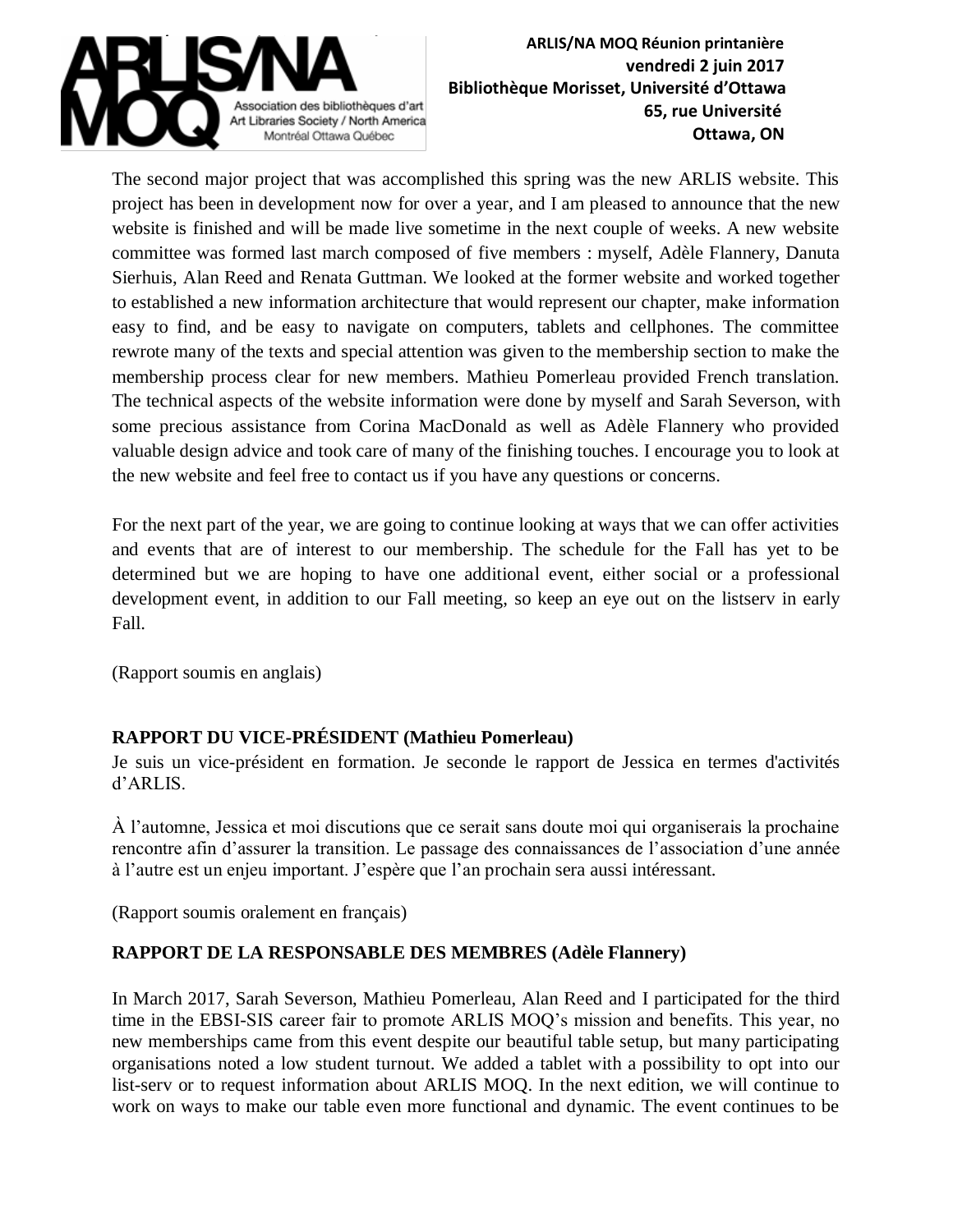

not only an important promotional event for ARLIS MOQ, but also a way to reconnect with local and visiting ARLIS MOQ members who are representing their institutions at the career fair.

Other recruitment efforts are planned for the Fall, including a presentation at EBSI and a CV design workshop. Our challenge remains engaging fully with members in Ottawa and Quebec.

As we come to the halfway point of 2017, almost half of our members are in good standing with their ARLIS MOQ membership dues: 26 members have paid (16 are new members and 10 are student members). If the 31 other members renew, we project closing the year at 57 members.

Once the new website is up, another reminder will be sent to members inviting them to renew their membership.

Thank you to everyone for your continued support.

(Rapport soumis en anglais)

#### *Révisions apportées à l'adhésion (Sarah Severson)*

Nous avons travaillez fort sur l'idée de rendre le processus de souscription un peu plus facile. Elle se fait maintenant en remplissant un formulaire en ligne lié directement à Paypal. Nous vous offrons également la possibilité de devenir un membre votant, ce qui veut dire que vous êtes membre d'ARLIS/NA. L'idée vient partiellement de la confusion entre les membres votants et non votants. C'est la confusion que nous avons rencontrée: les gens joignent ARLIS/NA et pensent qu'ils sont automatiquement membre d'ARLIS MOQ ou joignent ARLIS MOQ en pensant qu'ils sont un membre votant. Il y a donc maintenant une question sur le formulaire : « Êtes-vous membre d'ARLIS/NA member? ». Si vous répondez oui, vous êtes un membre votant. Si vous être uniquement membre d'ARLIS MOQ vous pouvez quand même assister aux événements, mais n'avez pas le privilège de voter.

#### *Commentaires :*

Renata a un commentaire à propos de Paypal. Elle ne désire pas y adhérer, ce qui semble nécessaire, et elle trouve cela ennuyeux. De plus, elle voudrait être un membre régulier avec une contribution supplémentaire et ce n'est pas une option possible avec Paypal. Ça ne la dérange pas d'envoyer un chèque à l'ancienne, mais il n'y aucune indication sur la personne à qui l'adresser sur le site web.

Elle aimerait aussi savoir qui sont les membres. Aujourd'hui, il est possible de rechercher des personnes en ligne, mais de nombreuses institutions n'incluent pas les coordonnées en ligne.

#### *Réponse (English)*

Sarah répond que, faisant partie du nouveau site web, il y aura une section uniquement pour les membres. En renouvelant, vous obtiendrez un mot de passe avec le message de bienvenue. De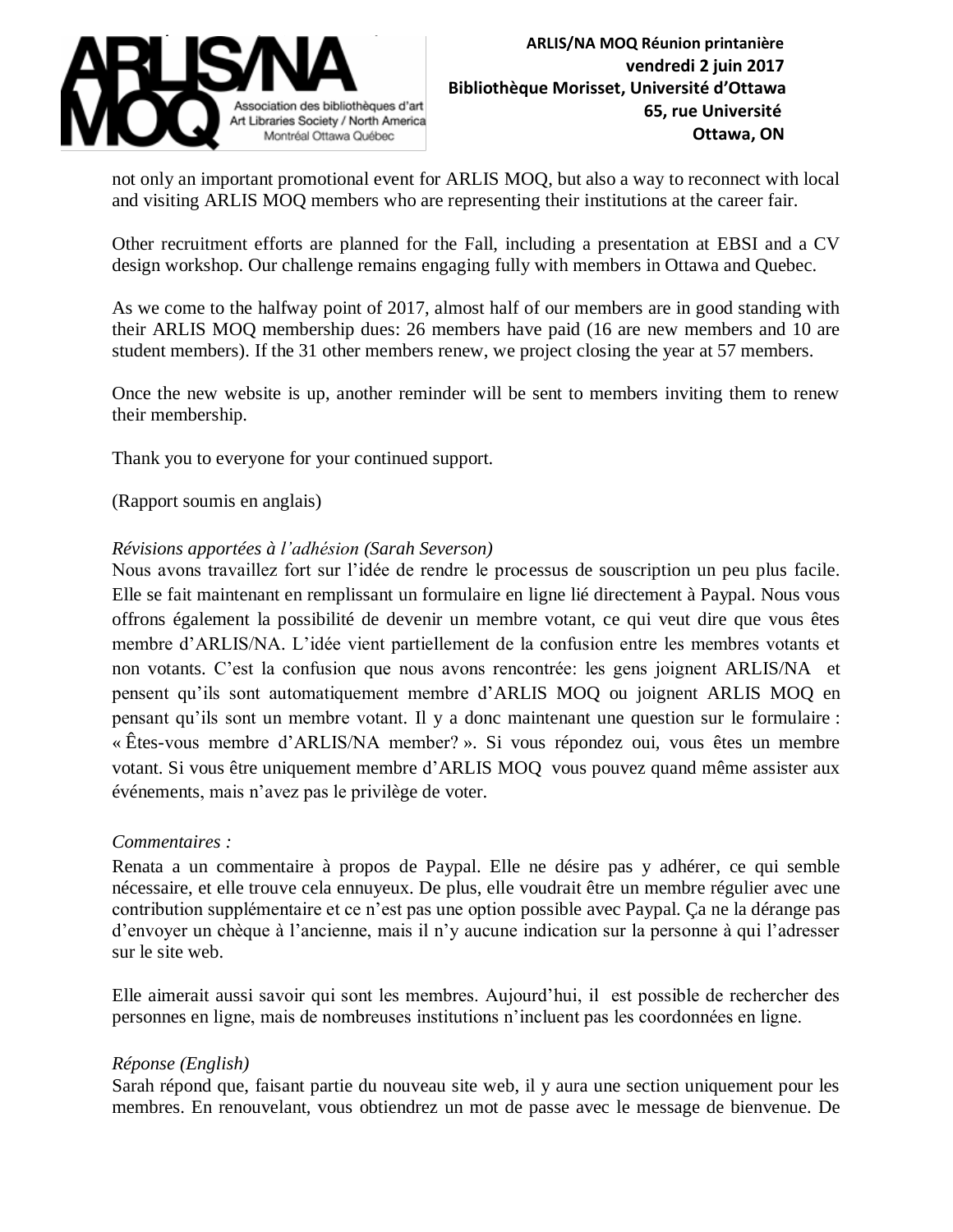

plus, sur le formulaire d'adhésion, il y a la possibilité de payer par carte de crédit, sans joindre Paypal.

Renata pensait qu'il y avait une façon de contourner le problème, mais elle se retrouve encore avec la demande de joindre Paypal. Ce n'est pas transparent.

Jessica suggère que nous ajoutions simplement sur le site web une section proposant une méthode alternative de paiement en indiquant à qui adresser le chèque.

## **RAPPORT DE LA TRÉSORIÈRE (Sarah Severson)**

In past meetings, I was showing the budget up to this point but this year I show what is projected for the entire year, January to December. It gives us a better idea of where we get money from and spent on.

The budget includes two different columns (see table in appendix). On the left column, there are the actuals, which is what we have actually spent or received. We got half of our members at this point, as Adèle pointed out earlier. With registration and donations, these are our income. The extra 5 or 10\$ that people donate really make a difference. As you can see from our budget, we are not a large organization. In terms of what we use the money for, we awarded two bursaries this year. The nomination committee will elaborate more on that. We also gave a donation for ARLIS/NA conference and invested on the website. We also paid banking fees and I have on my agenda to go to Royal Bank because they charge us a lot for very little activity (3,50\$ per month).

See : Appendix 1. Treasurer's report

(Rapport soumis en anglais)

#### *Fond pour projets spéciaux*

L'événement sur les droits d'auteur n'a rien coûté, puisque nous avons reçu un fond spécial d'ARLIS/NA. Le fond pour projets spéciaux est ouvert à tous. Alors, si vous avez une idée de projet que vous aimeriez réaliser via ARLIS/NA, le processus d'application est très facile.

Jessica ajoute qu'il n'y a pas de limite au nombre d'applications qu'un chapitre peut effectuer.

Sarah souligne que l'argent nous permet de payer les intervenants et de filmer l'événement pour l'afficher en ligne sur le portail d'apprentissage.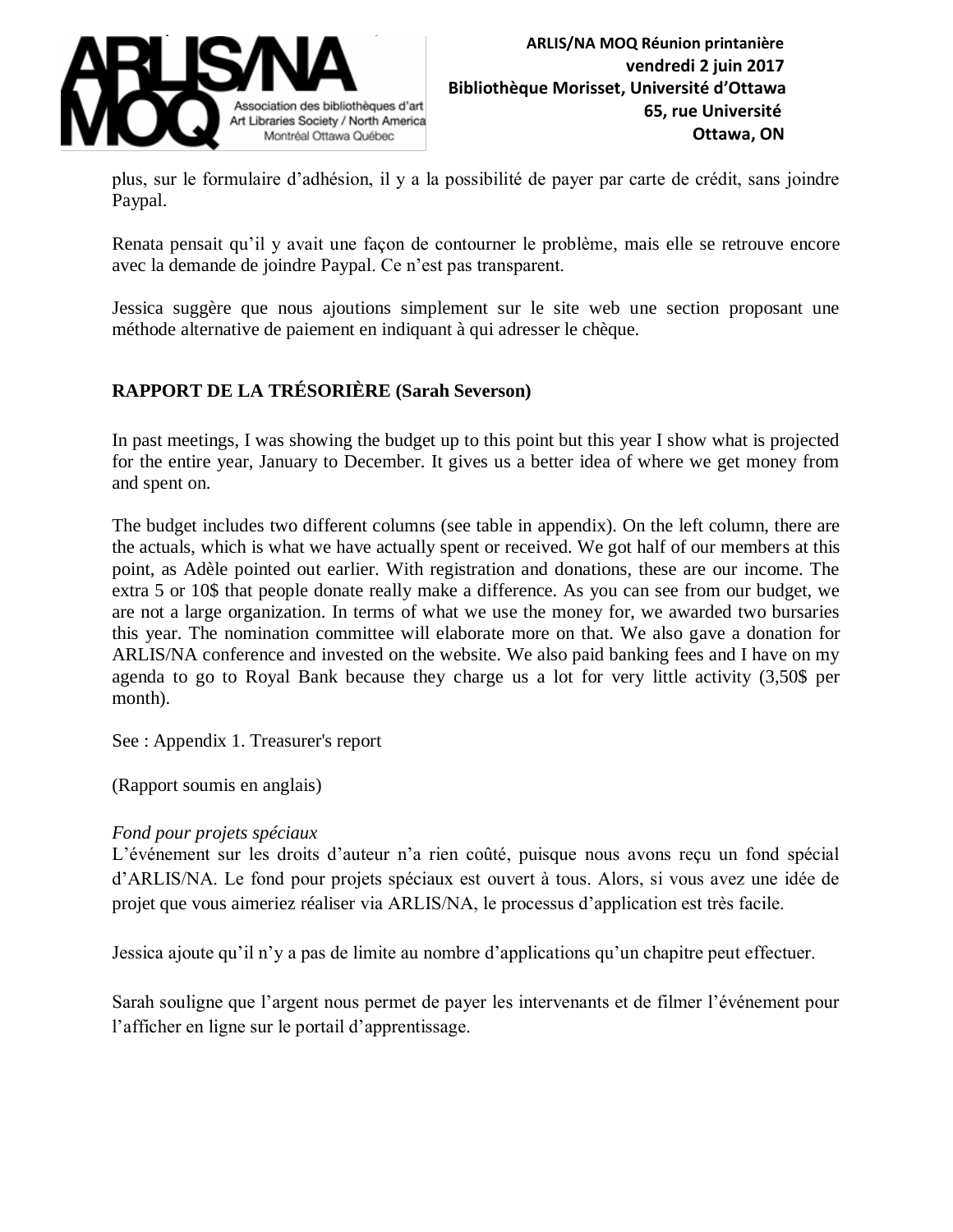

#### *L'évènement sur les droits d'auteur*

Jessica insiste qu'il est nécessaire de garder tous les reçus et d'avoir les bons formulaires afin d'être remboursé. Nous n'avons toujours pas reçu l'argent et nous attentons d'avoir des nouvelles de la trésorière. Il y a eu confusion et manque de communication de la part de chaque partie.

Sarah suggère créer des partenariats avec d'autres membres dans le futur, étant donné que l'événement a été beaucoup de travail. Jennifer ajoute que nous sommes le seul chapitre canadien à avoir proposé quelque chose et maintenant notre travail est sur le portail en ligne et visible à tous en libre accès, ce qui constitue une bonne opportunité de faire notre marque.

Sarah a deux autres courtes notes concernant le budget. Elle a inclus le montant total des récompenses pour montrer que nous donnons normalement le montant complet. Cependant, personne n'a appliqué pour la bourse de voyage. Le second point important, c'est que les frais du MOQDOC sont éliminés du budget. Ne pas avoir à l'imprimer nous épargne 500\$ et allège notre fardeau financier.

## **RAPPORT DE LA SECRÉTAIRE (ABSENTE)**

Mon rapport sera très court.

N'ayant pas pu me joindre à vous lors de la dernière réunion, je n'ai pas pu rédiger les minutes. Toutefois, j'ai participé à la transcription et traduction. J'ai également assisté aux réunions du comité exécutif ainsi qu'au panel sur le libre-accès et le droit d'auteur.

Enfin, le rôle relativement passif de secrétaire va être revu afin d'inclure la responsabilité de webmestre. Ainsi, en plus de vous envoyer l'infolettre mensuelle, je publierai également les nouvelles sur le site.

(Rapport soumis en français)

## **RAPPORT DES COMITÉS**

#### *Comité de nomination*

À l'automne, un appel a été fait suite à la fin du mandat de John Latour et David Sume au comité de nomination Nous n'avons pas eu de réponse et avons été chercher les gens. Les deux nouveaux membres sont Pamela Caussy, bibliothécaire attirée aux diapositives à l'Université Concordia et Frédérique Duval, bibliothécaire à Artexte. Leurs activités commenceront à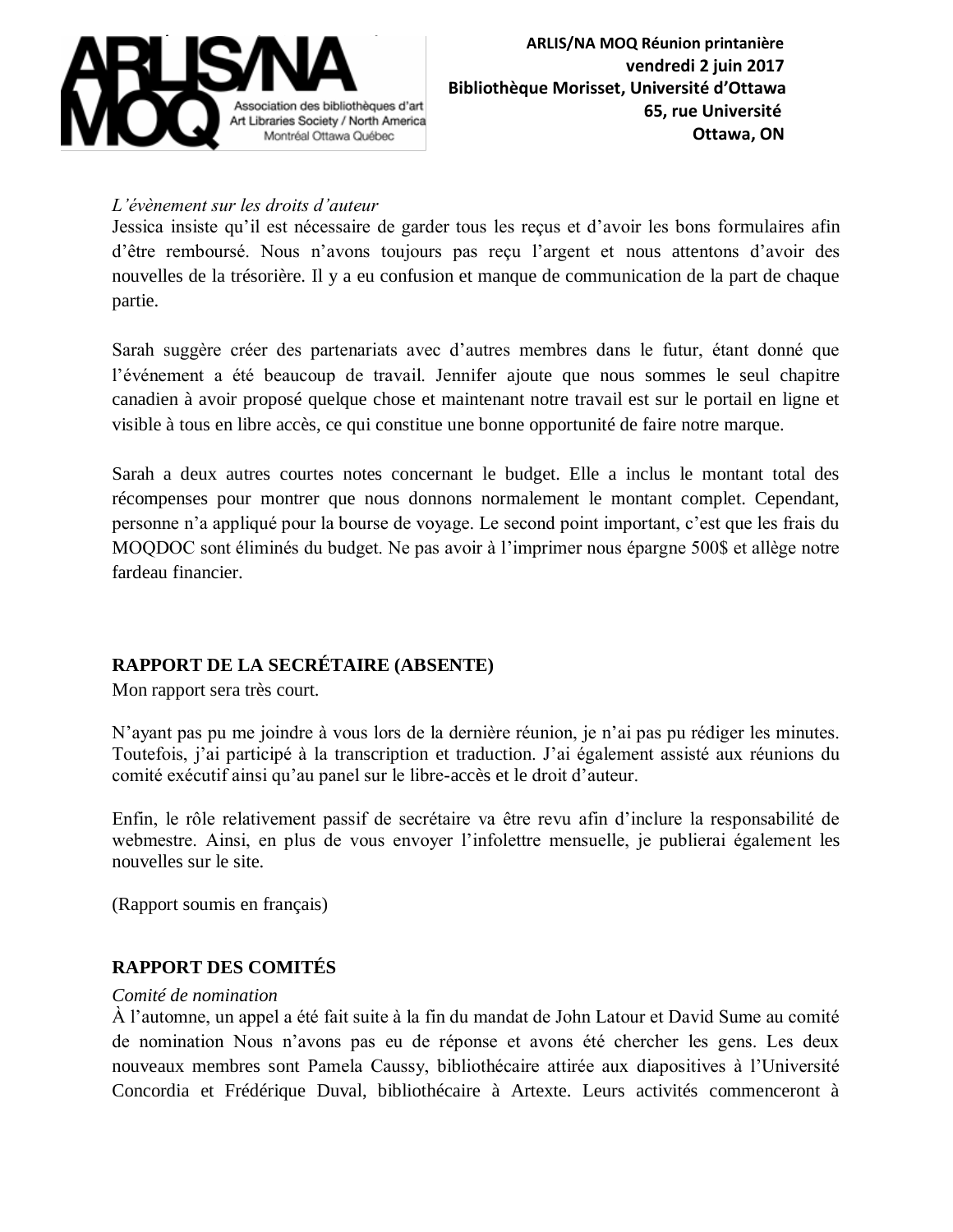

l'automne pour la nomination des postes suivants : Responsable des membres, Secrétaire et Vice-Président. Mathieu deviendra président. L'idée derrière l'étalement du renouvellement des postes dans le comité exécutif est d'éviter d'avoir un nouvel exécutif au complet et d'aider avec la transition. Ainsi, Sarah Severson restera dans son rôle de trésorière jusqu'à 2019.

N'hésitez pas à contacter l'exécutif si vous êtes intéressé. Surveillez ceci cet automne. Ce sont des positions amusantes.

#### *Comité de développement professionnel (présenté par Jessica Hébert)*

Le comité de développement professionnel est formé de Simon Barry, Hélène Brousseau et Daniel Léger. C'est eux qui se chargent de choisir les candidats pour les bourses. Nous n'avons d'application ni pour la bourse de voyage pour participer à la conférence ni la bourse d'adhésion étudiante.

Sarah fait remarquer que le règlement administratif stipule qu'il faut être membre votant (membre d'ARLIS/NA) afin d'avoir le privilège d'appliquer sur les bourses.

Elle souligne d'ailleurs le rôle de Jennifer, qui est de s'assurer que les frais d'adhésion d'ARLIS/NA reflètent le taux d'échange canadien/américain. Cela fait une grande différence. Jennifer spécifie qu'ils ont été capables de faire un changement général pour rendre l'adhésion plus avantageuse pour les nouveaux membres et les retraités.

Le taux de change canadien n'a actuellement pas d'impact sur les paiements dus pour la conférence. Sarah dit que c'est pour cette raison que nous avons la bourse de 1000\$, ce qui ne couvre pas tout, mais est significatif.

Puisqu'il n'y a pas eu de bourse de voyage, qui était le gros montant, deux bourses d'adhésion ont été remises, l'une à Sarah Severson et l'autre à Frédérique Duval. Nous avons peu de candidature pour les bourses. La prochaine conférence d'ARLIS/NA est à New York et c'est plus abordable pour les membres. Le comité fera les annonces à l'automne, au mois d'octobrenovembre.

Le comité réfléchissait à de nouvelles bourses que nous pourrions offrir, peut-être quelque chose d'axé sur le développement professionnel. Cela ouvrirait ARLIS à davantage d'événements locaux.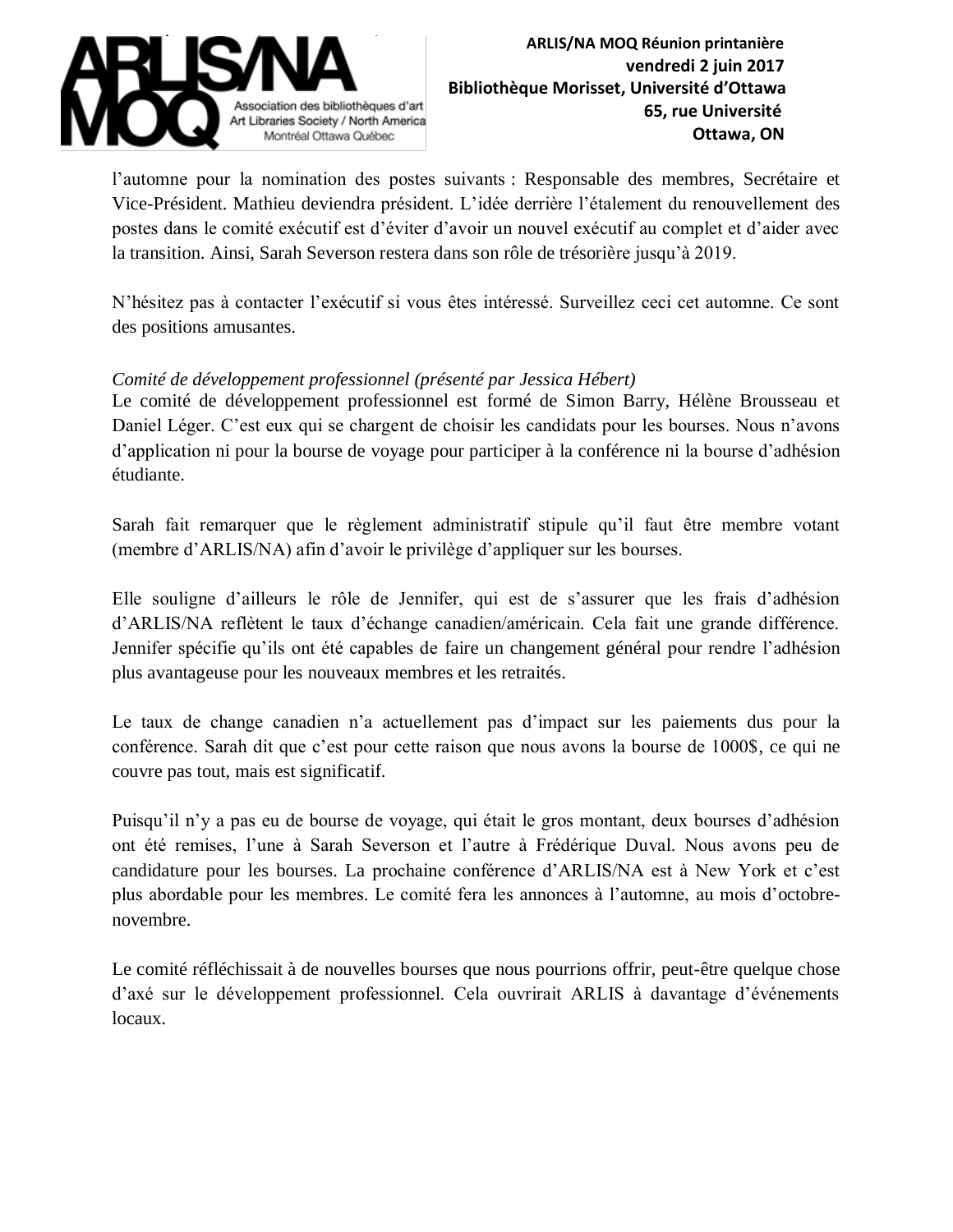

#### *Comité de rédaction du MOQDOC (Mathieu Pomerleau)*

La décision a été prise de passer au numérique. Ainsi, la prochaine édition qui paraîtra prochainement sera entièrement numérique. J'aimerais souligner la difficulté à obtenir des textes. Nos attentes sont de recevoir des textes qui sont courts et faciles à lire. On parle de textes de 750- 800 mots. L'utilité de ce bulletin est de partager des informations utiles : des revues d'expositions, des critiques de livres intéressants pour une bibliothèque d'art. J'ai essayé d'entrer en contact avec des étudiants pour les encourager à participer. Le niveau d'implication est moindre que ce que les gens pensent. On ne recherche pas un texte scientifique de longue haleine.

Dans le prochain numéro, il y aura un texte sur la Chambre Blanche, ce collectif d'artistes que nous avons visité à la rencontre printanière il y a un an ; un texte d'Alan Reed qui s'intéresse à la création de texte poétique virtuel et les défis de conservation ; deux bande-dessinées de Frédérique Duval sur le thème droit d'auteur et du libre accès ; et aussi un texte par Aeron MacHaettie et Mathieu Pomerleau.

Mathieu a appris que le MOQDOC, étant donné son passage au format numérique, doit avoir un nouvel ISSN et la démarche est en cours.

#### *ARLIS Canada (Jennifer Garland)*

In this role, it is my job to look up for interest of Canadian members. I remind them that in Canada it is Fair Dealing and not Fair Use. I talked a lot about exchange rate. I also managed to obtain a small translation of the budget for myself. I can share it just like any report, such as the ARLIS Canada annual report and the minutes of the meeting, most recently in New New Orleans. I will be sharing those on the website very soon. I look forward to look at ARLIS MOQ website because I am in the process of revamping the Canada website. It is still in the 1990's. It is not updated frequently and I still stagnant. I will be in Toronto next week to meet Canadian member in that city.

We talked about the opportunity to volunteer and get involved. That means at national or North American level as well. You don't need to be a member of ARLIS/NA to participate. On the ARLIS NA listserv there are calls to participate in committees. There is a call for the public policy committee and were did not received application. So, I want out and find people. It is important to have Canadians of these committees to have a voice. We also have a Canadian member on the Documentation committee. There is currently a call for data and analytic task force. That job would be to work with the recent census data collected by ARLIS/NA through a survey. Again, we need a Canadian to review these data.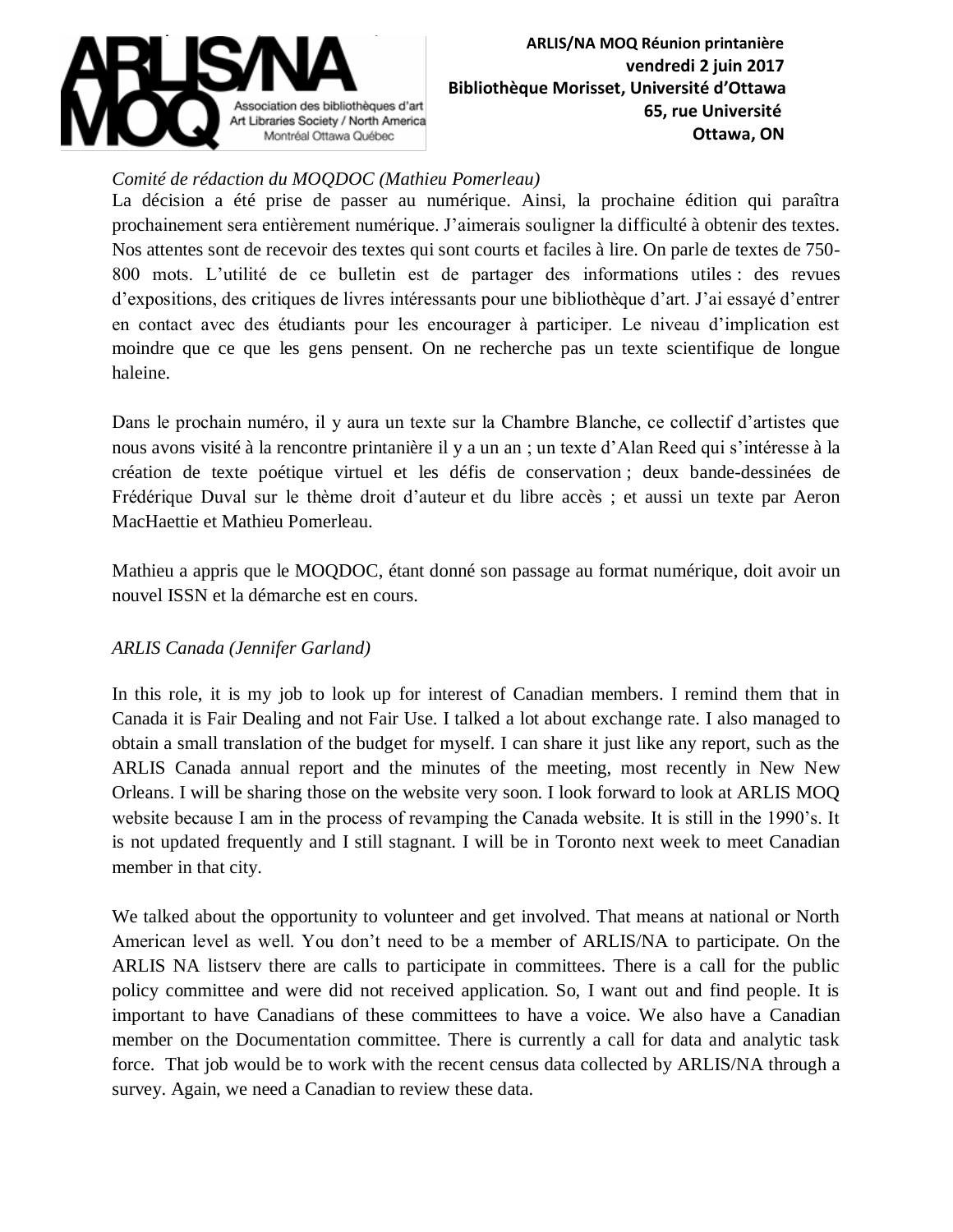

The big thing I want to talk about is the conference. We talked about the 2018 one being in New York. In 2019, it is Salt Lake City, 2020, in St-Louis, in 2021, in Canada. Every ten years or so, we come to Canada. The conference has been in Canada five times : Toronto, Montréal, Vancouver, Banff and again in Toronto in 2012. It could be a MOQ conference in 2021. If MOQ is interested, the proposal to host the conference in 2021 is due in July.

It has to be supported by the membership and outline thing like an international airport, universities, museums, a number of members, etc. Show the vibrancy of the city and things of interest for visitors. We have to propose a theme and a potential agenda. There are examples to drawn on from the past and templates. I would like to be involved to ask question and make sure we have all the right content included. You don't have to identify individuals at this stage. It is when you are in the twelve month planning process that you identify people to serve on committees, places and costs. There is support in terms of best practices and reports. In our context, we also have to plan for translation.

(Rapport soumis en anglais)

Renata se souvient de la conférence de Montréal en 1995 et c'était beaucoup de travail. C'était épuisant, mais tout le monde a aimé.

Pierre demande s'il y a des possibilités de recevoir des fonds et Jennifer pense que c'est le cas.

Dans les conférences passées, le nombre de participants a varié. En Nouvelle-Orléans il y en avait environ 500, mais on s'attend à en avoir 900 pour New York, car c'est plus près et moins cher.

## **Présentation du nouveau site Web**

Jessica effectue une démonstration du nouveau site web, qui sera accessible dans quelques semaines. Le site est encore en format WordPress, mais utilise un nouveau thème réactif qui s'ajuste à la tablette et au cellulaire. Nous voulions démontrer ce que nous faisons et désirions mettre un visage sur ARLIS MOQ. Nous avons mis à jour le MOQDOC afin d'inclure toutes les éditions parues depuis le début, ce qui nous fournit une archive en ligne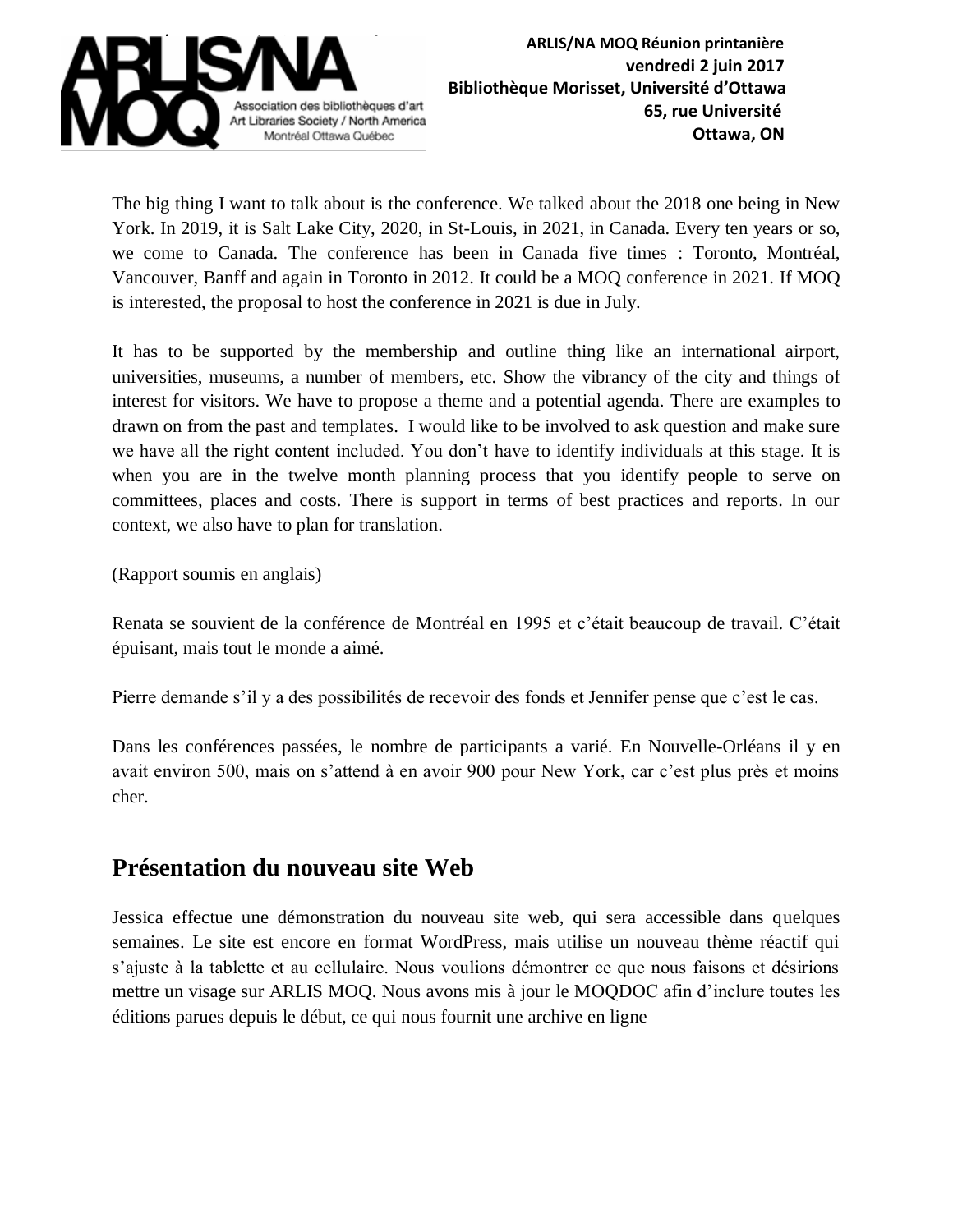

# **Discussion finale**

Avec le temps qu'il reste, Jessica propose un remue-méninge à propos des activités à venir.

Jennifer dit qu'Adèle a parlé de voyager à des destinations telles que le Centre d'art Storm King dans l'état de New York. Il serait peut-être possible d'inviter des gens de Nouvelle Angleterre ou de New York pour un événement de deux jours dans une destination qui ne soit pas dans la zone du chapitre. Ce ne serait pas une réunion, mais une visite. Ce n'est souvent pas la peine de s'y rendre seul, mais en groupe nous pourrions avoir un meilleur prix et d'autres avantages. Sarah ajoute qu'elle aime l'accès en coulisses des institutions, telles que les bibliothèques, que nous avons grâce à ARLIS MOQ.

Adèle a reçu une réaction concernant l'événement sur les droits d'auteur selon laquelle la valeur ajoutée de l'événement était pour les directeurs. Ils sont très occupés, mais quelques-uns se sont présentés. Jessica dit qu'il y a aussi un intérêt pour des thèmes et problèmes spécifiques.

Jessica pose une question à propos du format bilingue. Elle ne veut pas qu'un groupe se sente exclu. Sarah dit qu'elle a reçu des commentaires que c'était difficile à suivre, mais qu'ils s'y attendaient. Il n'y a pas de problème tant que c'est annoncé de cette façon. Sarah partage l'opinion que la plupart des gens ont une compréhension des deux langues et que tout traduire serait répétitif. Mathieu dit qu'il est intéressant de représenter la nature des membres, qui sont des deux langues.

Lise Archambault propose d'organiser des événements sur la réception des arts visuels dans les autres disciplines et ça touche au droit d'auteur. Par exemple, l'utilisation d'une image en éducation. Les membres pourraient mettre en valeur la collection de leur institution. Ça peut être intimidant quand on ne connaît pas les arts visuels. Aussi, elle propose des événements pour aider les jeunes bibliothécaires qui commencent. Nous avons la chance d'avoir accès à des professionnels d'expériences.

Jessica aborde la question du partage de connaissances des membres. Il y a une curiosité de savoir c'est quoi le travail des autres, les défis qu'ils rencontrent. Lise Archambault dit qu'à l'EBSI, il y a un partage de connaissance. Il y a les sciences de l'information, mais il faut l'adapter aux sciences de la santé, à l'éducation, etc. C'est léger et ne va pas en profondeur. Jessica réfléchit à la possibilité d'explorer un partenariat avec d'autres organismes. Adèle pense à un panel sur la gestion de carrière avec trois personnes : l'une au début, une au milieu et l'autre à la fin.